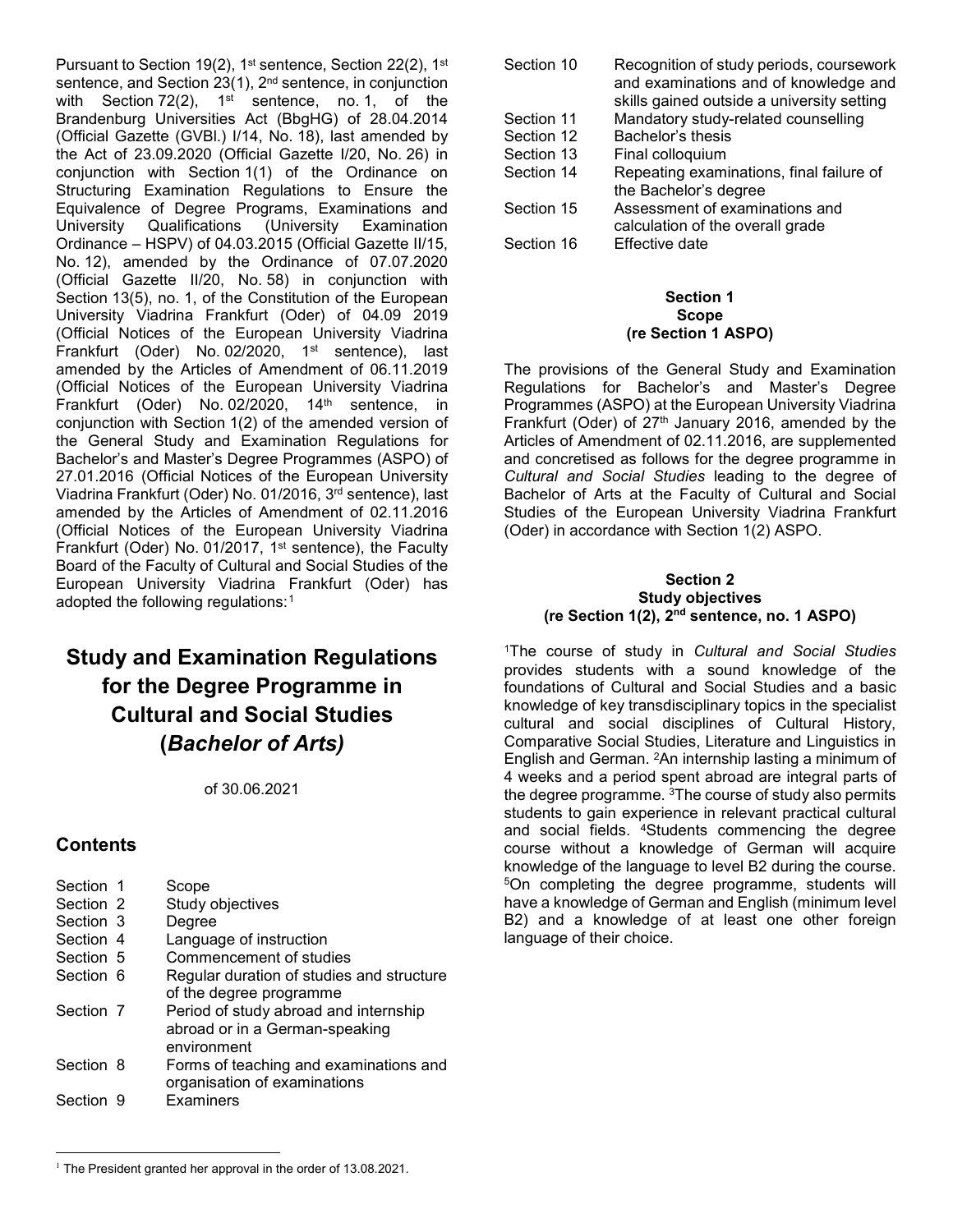#### **Section 3 Degree (re Section 1(2), 2nd sentence, no. 2 and Section 2(1) ASPO)**

Upon successful completion of the Bachelor's degree programme, students will be awarded the academic degree of "Bachelor of Arts" (B.A.).

### **Section 4 Language of instruction**

Teaching and examinations will initially take place in English, with more courses being held in German as the degree programme progresses.

#### **Section 5 Commencement of studies (re Section 1(2), 2nd sentence, no. 5 and Section 5(2), 2nd sentence, ASPO)**

(1) The degree course starts each winter semester.

(2) The Study Schedule given in the Appendix to these Study and Examination Regulations is intended as a guide to help students plan their studies.

#### **Section 6 Regular duration of studies and structure of the degree programme (re Section 1(2), 2nd sentence, no. 6, Section 4(2), Section 5(1), 1st sentence, and Section 7 ASPO)**

(1) <sup>1</sup>The regular duration of studies is six semesters.  $2$  A total of 180 ECTS credits are required to complete the degree programme.

(2) 1The Bachelor's degree programme in Cultural and Social Studies comprises eight modules, the Bachelor's thesis and the final colloquium. 2Each module is concluded with a comprehensive examination covering the work completed for the courses in that module. 3It should be noted that the individual examination components cover the topic dealt with in the module concerned and form a logical whole. 4The modules given in the following list, together with the ECTS credits and workload, are compulsory components of this degree programme: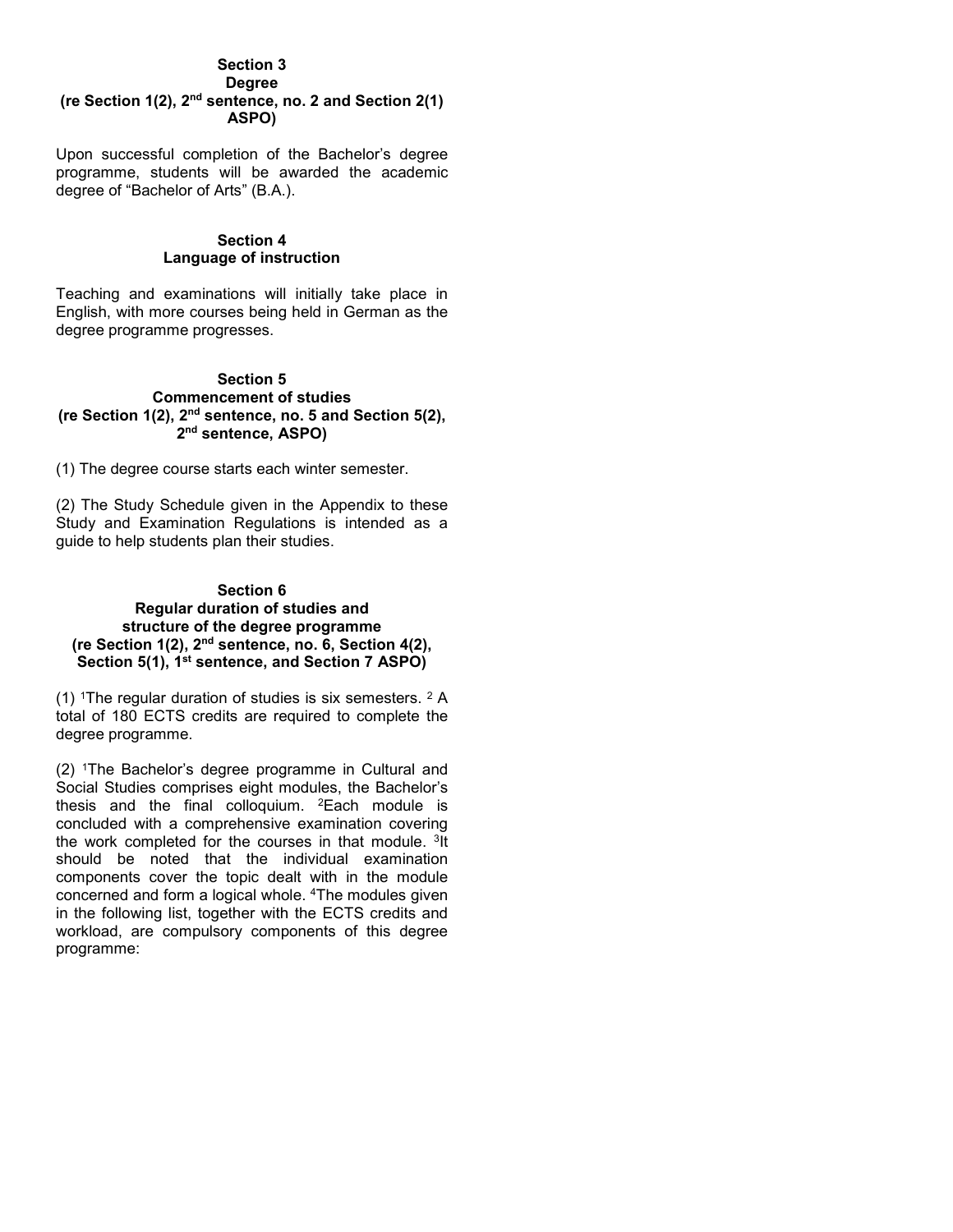| Module                                         |                                                                                                                                                                                                                                                                                                                                                                                                                       | <b>ECTS</b><br>credits | <b>Courses</b> | No. of course<br>hours | Self-directed<br>study in hours | Workload<br>(total) |
|------------------------------------------------|-----------------------------------------------------------------------------------------------------------------------------------------------------------------------------------------------------------------------------------------------------------------------------------------------------------------------------------------------------------------------------------------------------------------------|------------------------|----------------|------------------------|---------------------------------|---------------------|
|                                                | <b>Cultural and Social Studies: Introduction</b><br>- "Introduction to Cultural and Social Studies"<br>Series of lectures in English (Literature, Linguistics, Cultural History,<br>Comparative Social Sciences), 6 ECTS credits<br>"Introduction to Terms, Theories and Methods",<br>Seminar in English, 9 ECTS credits                                                                                              |                        | $\overline{4}$ | 60                     | 390                             | 450                 |
| $\overline{2}$                                 | <b>Cultural and Social Studies: Consolidation</b><br>- 1 consolidation course in English (9 ECTS credits)<br>- 1 consolidation course in English (6 ECTS credits)                                                                                                                                                                                                                                                     |                        | 4              | 60                     | 390                             | 450                 |
| 3                                              | Elective compulsory module 1:<br>- 2 consolidation courses, in English or German (9 ECTS credits each)<br>- 2 consolidation courses, in English or German (6 ECTS credits each)                                                                                                                                                                                                                                       |                        | 8              | 120                    | 780                             | 900                 |
| 4                                              | Elective compulsory module 2:<br>- 2 consolidation courses, in English or German (9 ECTS credits each)<br>- 2 consolidation courses, in English or German (6 ECTS credits each)                                                                                                                                                                                                                                       |                        | 8              | 120                    | 780                             | 900                 |
| 5                                              | Option module: one of the elective compulsory modules<br>previously attended OR Business Administration and<br><b>Economics OR "Digital Societies"</b><br>2 consolidation courses, in English or German (6 ECTS credits each)                                                                                                                                                                                         |                        | 4              | 60                     | 300                             | 360                 |
| 6                                              | Methods, Academic Writing and Research Skills<br>Colloquium (6 ECTS credits)<br>Preparatory BA Colloquium (3 ECTS credits)<br>- Tutorial - Peer writing group, assisted by a Writing Fellow (3 ECTS<br>credits)                                                                                                                                                                                                       | 12                     | 6              | 90                     | 270                             | 360                 |
| $\overline{7}$                                 | Language Skills<br>For students with a higher education entrance qualification taken in a<br>language other than German: German (B2) and one other foreign<br>language (B1) or (C1) if the language is English<br>For students with a higher education entrance qualification taken in<br>German: One foreign language other than English (B2), one other foreign<br>language (B1) or (C1) if the language is English | 36                     | 32             | 480                    | 600                             | 1080                |
| 8                                              | <b>Practical Skills</b><br>- full-time internship of at least 4 weeks' duration (min. 6 ECTS credits)<br>- other elements of practical relevance (max. 12 ECTS credits)                                                                                                                                                                                                                                               | 18                     | $0 - 8$        | $0 - 120$              | $420 - 540$                     | 540                 |
| Written Bachelor's thesis                      |                                                                                                                                                                                                                                                                                                                                                                                                                       | 9                      | $\mathbf 0$    | 0                      | 270                             | 270                 |
| Final colloquium (oral Bachelor's examination) |                                                                                                                                                                                                                                                                                                                                                                                                                       | 3                      | $\mathbf 0$    | 0                      | 90                              | 90                  |
| Total                                          |                                                                                                                                                                                                                                                                                                                                                                                                                       | 180                    | $66 - 76$      | $990 - 1110$           | $4290 - 4410$                   | 5400                |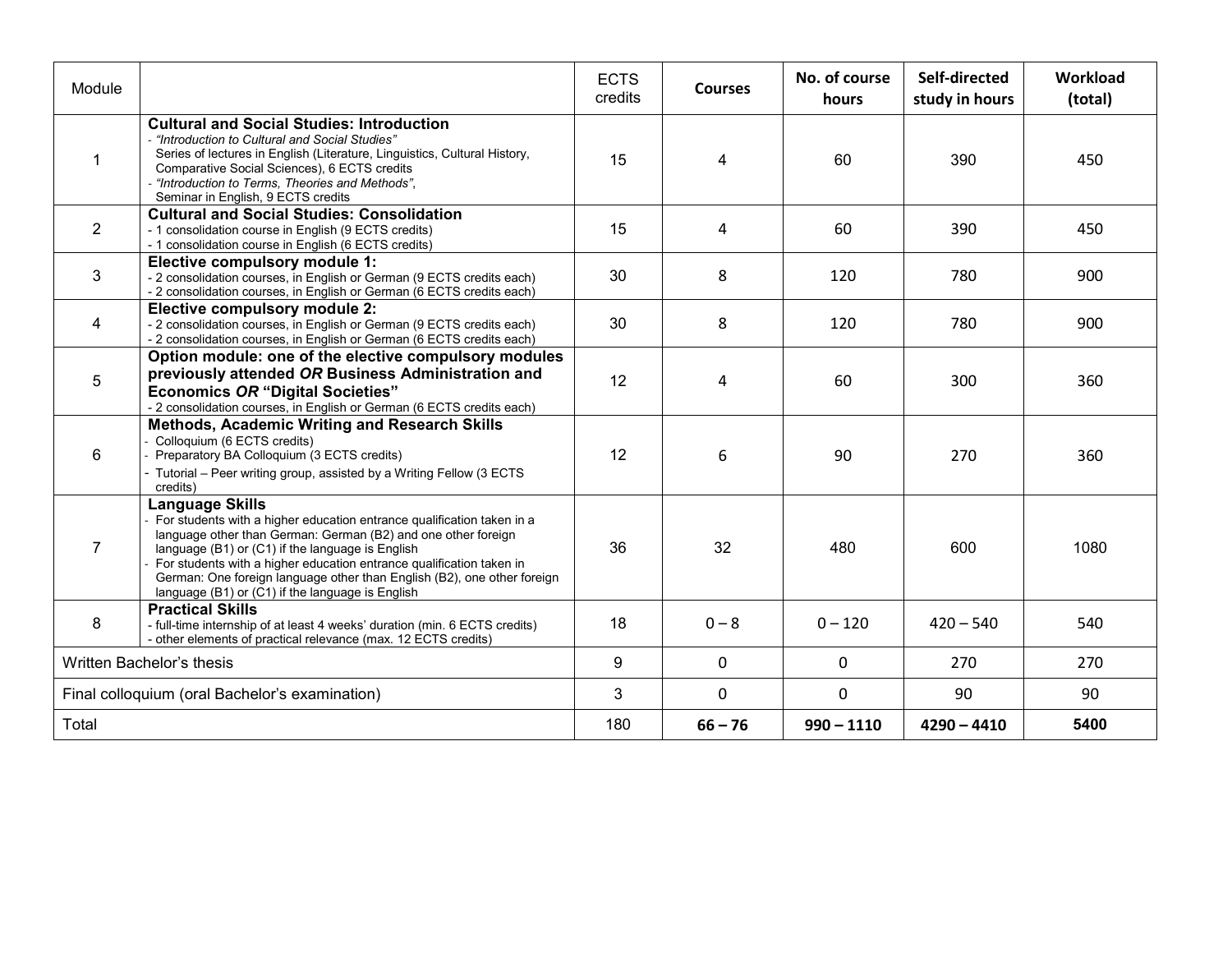(3) 1Module 1 provides a grounding in cultural and social studies. 2Successful completion of the course "*Introduction to Cultural and Social Studies"* and the seminar "*Introduction to Terms, Theories and Methods*", both of which are held in English, is compulsory for all students. 3Both introductory courses should be completed in the first or second semester.4

(4) 1Module 2 provides consolidation in cultural and social studies and is held in English.

(5) 1The elective compulsory Modules 3 and 4 are transdisciplinary modules addressing topics in cultural and social studies.

(6) 1The following modules are available as the elective compulsory Modules 3 and 4 in cultural and social studies referred to in paragraph (5):

- − Europe/s History, Culture, Politics
- − Media Image, Text and Language
- − Difference Migration, Gender and Diversity

2Courses held in English or German may be attended. 3At least 6 of the ECTS credits allocated to the elective compulsory Modules 3 and 4 will be earned in German, either orally or in writing. 4Each course must belong to one of the four disciplines (Cultural History, Comparative Social Studies, Literature and Linguistics). 5A minimum of 30 ECTS credits must be earned in one of the four disciplines to ensure students are able to take a further degree after completing the Bachelor's degree course.

(7) 1Module 5 is an option module which enables students to focus on a particular field of their choice. The following options are available:

- − Option 1: Specialisation in one of the selected elective compulsory modules: Courses totalling 12 ECTS credits may be freely selected from the courses specific to the module that are listed in the Semester Catalogue.
- − Option 2: Courses totalling 12 ECTS credits may be taken in the Faculty of Business Administration and Economics.
- − Option 3: Courses totalling 12 ECTS credits may be taken in "Digital Societies" (in cooperation with the European New School).

(8) 1Module 6 provides a foundation in the methods and practice of academic study. 2The colloquium must be held in the specialisation selected for the Bachelor's thesis.

(9) 1Module 7 is dedicated to learning German and other modern foreign languages in accordance with the latest version of the Regulations for Examinations in Foreign Languages taken at the Language Centre of the European University Viadrina Frankfurt (Oder) as part of a degree course. 2Students with a higher education entrance qualification taken in a language other than German must gain a certificate at level B2 for German and

at least the UNIcert 1 (B1) certificate in another modern foreign language or the UNIcert III (C1) certificate if this language is English. <sup>3</sup>Students with a higher education entrance qualification taken in German must gain a UNIcert II (B2) certificate and a UNIcert I (B1) certificate in other modern foreign language. Alternatively, the UNIcert III (C1) certificate in English may be substituted for the UNIcert I (B1) certificate in another foreign language.4Students with a higher education entrance qualification taken in English may not take any language courses in English. 5The Examination Board will decide whether equivalent language qualifications can be recognised.

(10) 1Module 8 comprises an internship with a duration of at least four weeks. Students will earn 6 ECTS credits for a four-week internship; a higher number of ECTS credits will be awarded for longer internships. <sup>2</sup>Details are given in the Guidelines for Internships of the Faculty of Cultural and Social Studies. 3The module also includes additional elective components relating to practical skills which are intended to prepare students for their professional careers and to further key skills.

(11) Details of courses, in particular forms of teaching, conditions for participation and assessment of coursework, are given in the Module Catalogue (*Modulkatalog*) (see Appendix 1 to these Study and Examination Regulations).

# **Section 7 Period of study abroad and internship abroad or in a German-speaking environment**

<sup>1</sup>A period spent abroad (period of study or internship) with a minimum duration of three months is compulsory. 2The period of study abroad or the internship will enable students to consolidate and improve their foreign language skills, to familiarise themselves with another culture of their choice and to gain practical study or work experience. 3Students may select one of two options:

- An internship abroad with a duration of three months: This form of period abroad is also recognised as an internship within the meaning of Section 6(10) and Section 8(7) and will be awarded 18 ECTS credits in Module 7. Details are given in the Guidelines for Internships of the Faculty of Cultural and Social Studies.
- A period of study abroad with a minimum duration of three months: In this case, at minimum of 6 ECTS credits and typically a maximum of 30 ECTS credits in Modules 1-5 and/or 8 will be earned abroad. Compulsory lectures and seminars may only be taken abroad in exceptional cases. Decisions on such exceptional cases will be taken by the Examination Board.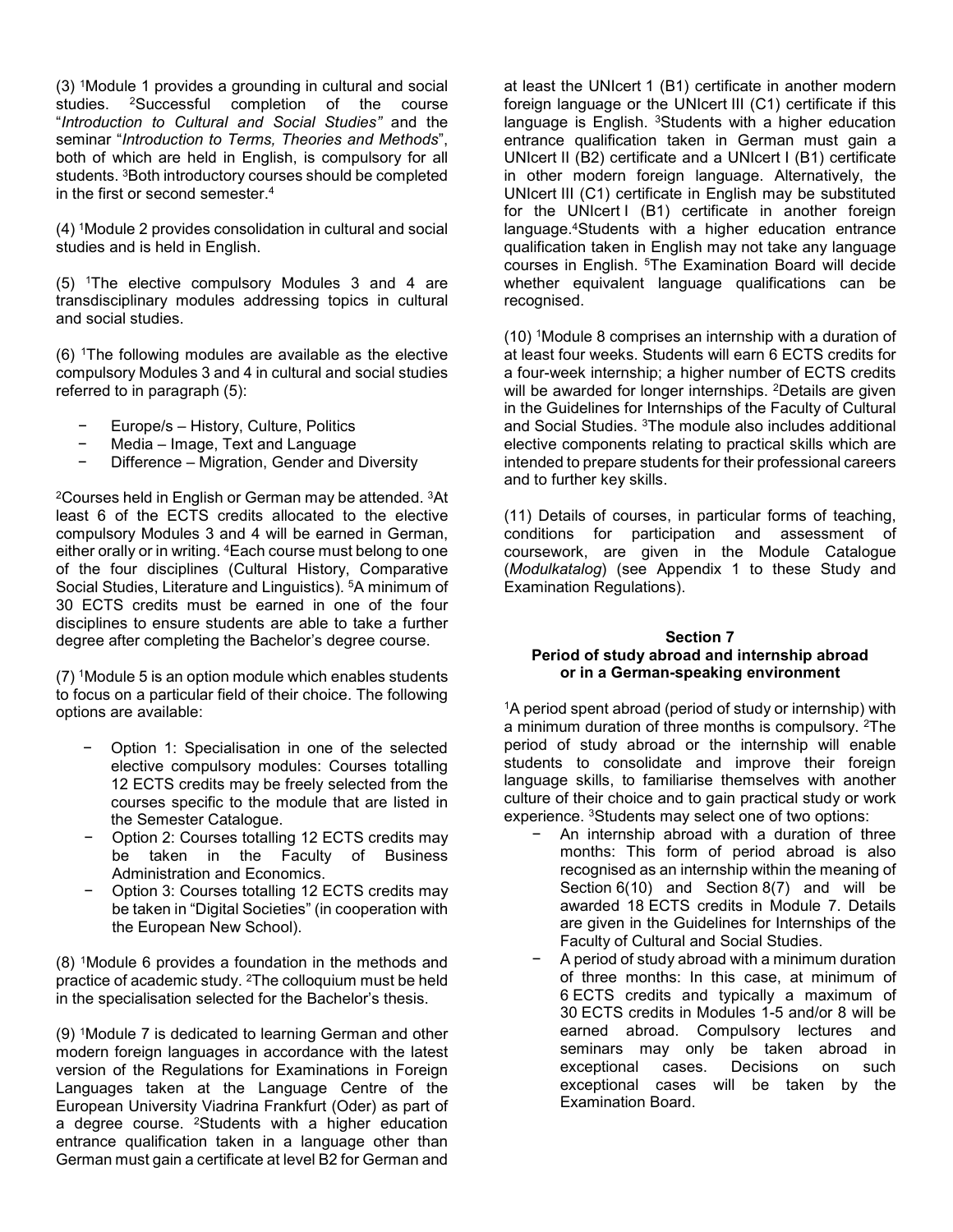4Students with a higher education entrance qualification taken in a language other than German may also spend the period abroad studying in another German-speaking country or complete a three-month internship in Germany or in another German-speaking country. <sup>5</sup>The Examination Board is solely responsible for recognising coursework and examinations taken abroad.

#### **Section 8**

# **Forms of teaching and examinations and organisation of examinations (re Section 4, Section 7, Section 13, Sections 14 to 16, Section 23(7) ASPO)**

(1) The following forms of teaching are used during the degree programme:

- seminars
- − lectures
- project and practical seminars
- − colloquia
- − internships
- excursions
- − project days
- − language courses
- − (peer) tutorials

(2) 1Regular attendance at courses that are not suitable for self-directed study is a requirement for admittance to study-related examinations and for coursework assessments in accordance with paragraphs (4) to (7).

(3) 1The study objectives and the forms of teaching and examinations are specified in the Module Catalogue in accordance with Section 4(2) ASPO. 2Coursework assessments in the various modules may be considered as equivalent to examinations (as elucidated in the following paragraphs).

(4) 1Coursework undertaken for Modules 1 to 5 will be assessed as detailed below. 2Coursework undertaken at other faculties of the European University Viadrina will be assessed in accordance with the regulations and forms of examination that apply in the relevant faculty. <sup>3</sup>The number of ECTS credits awarded for each type of coursework assessment is based on the following criteria:

6 ECTS credits may be earned for each of the following:

- − A term paper, typically with a length of 10-15 pages
- Several essays, typically with an overall length of 10-15 pages
- − Written examination (lasting 90 minutes)
- − Oral examination, typically lasting 20 minutes
- − Oral presentation with written documentation (10- 15 minutes plus 8 pages of documentation)

9 ECTS credits may be earned for each of the following (this only applies to consolidation lectures and seminars)

- − A term paper, typically with a length of 20-25 pages
- Several essays, typically with an overall length of 20-25 pages

(5) 1A maximum of five of the assessments required for Modules 1 to 4 may take the form of written examinations and/or oral examinations. 2At least three of the assessments required for Modules 1 to 5 shall take the form of term papers (either 6 or 9 ECTS).

(6) 1Proficiency in foreign languages (Module 7) is assessed as follows:

Students with a higher education entrance qualification taken in a language other than German must gain a B2 certificate in German. The remaining ECTS credits may be earned in any foreign language (incl. German and English at level C1). Students with a higher education entrance qualification taken in English may not take language examinations in English.

12 ECTS credits may be earned for each of the following:

- Language examination in German at level UNIcert I or B1 of the Common European Framework of Reference for Languages (CEFRL)
- − Language examination in German at level B2 of the Common European Framework of Reference for Languages (CEFRL)
- Language examination in a modern foreign language other than English or German at level UNIcert I or B1 of the Common European Framework of Reference for Languages (CEFRL)
- Language examination in a modern foreign language other than English or German at level UNIcert II or B2 of the Common European Framework of Reference for Languages (CEFRL)
- Language examination in English at level UNIcert III or C1 of the Common European Framework of Reference for Languages (CEFRL).

For students with a higher education entrance qualification taken in German:

12 ECTS credits may be earned for each of the following:

- − Language examination in a modern foreign language other than English or German at level UNIcert I or B1 of the Common European Framework of Reference for Languages (CEFRL)
- Language examination in a modern foreign language other than English or German at level UNIcert II or B2 of the Common European Framework of Reference for Languages (CEFRL)
- Language examination in another modern foreign language other than English or German at level UNIcert I or B1 of the Common European Framework of Reference for Languages (CEFRL)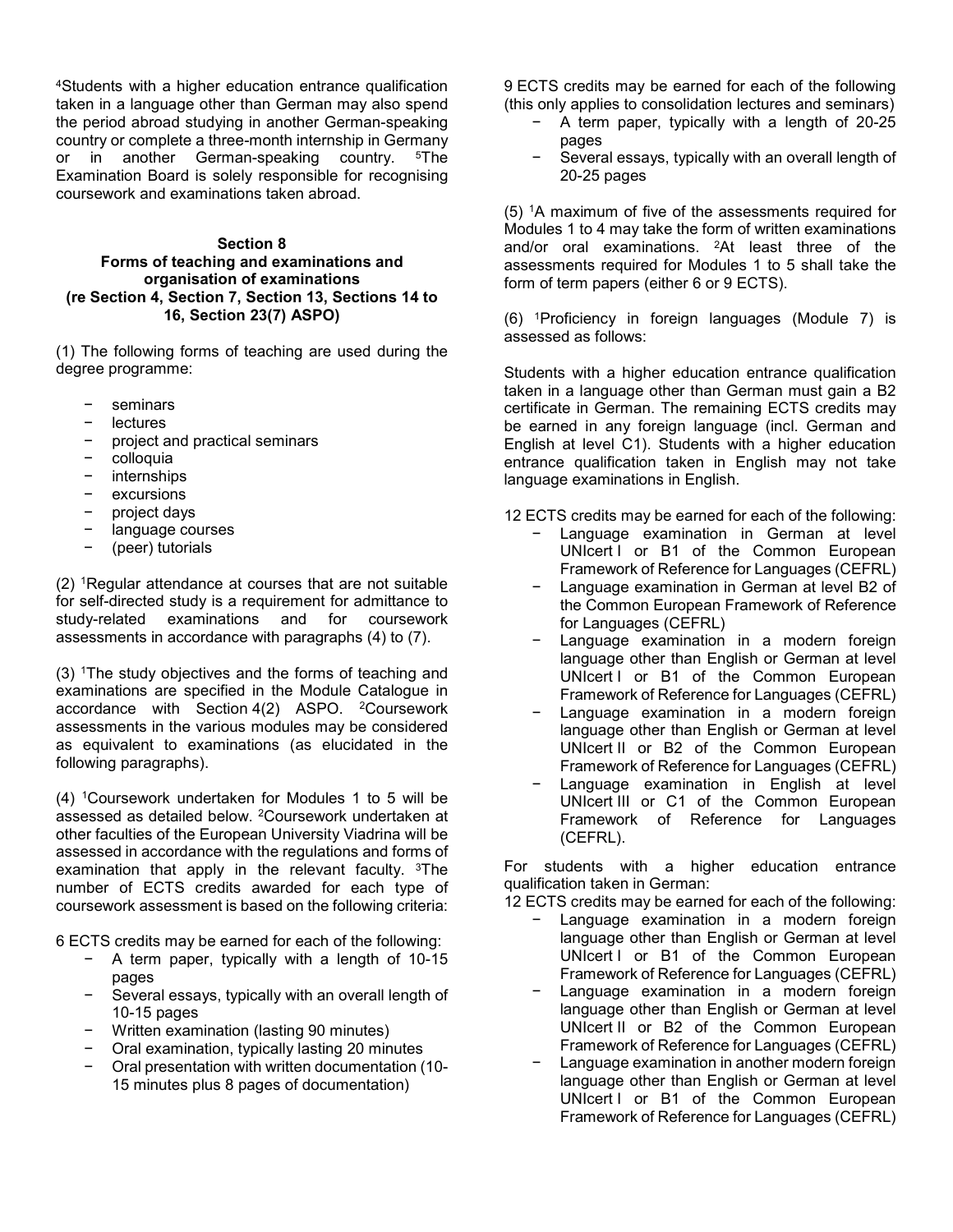- Language examination in another modern foreign language other than English or German at level UNIcert **I**I or B2 of the Common European Framework of Reference for Languages (CEFRL)
- Language examination in English at level UNIcert III or C1 of the Common European Framework of Reference for Languages (CEFRL).

2The requirements for the language examinations are set out in the Regulations for Examinations in Foreign Languages taken at the Language Centre of the European University Viadrina Frankfurt (Oder) as part of the degree course, as amended. 3The Examination Board will decide whether language examinations taken externally can be recognised.

(7) 1Six of the ECTS credits required for Module 8 (Practical Skills) shall be earned by completing a fulltime internship lasting four weeks and of relevance to the student's future career. 2Details are given in the Guidelines for Internships of the Faculty of Cultural and Social Studies. 3For the other ECTS credits required for this module, students must choose or combine additional elective elements in such a way that a total of 18 ECTS credits can be earned. 4Typically, work completed for this module is not graded; however, any grades awarded for coursework completed for this module in accordance with paragraph (4) will be included in the calculation of the overall grade. 5The following elements may be combined:

- − Additional internship periods: An internship with a duration of up to three months may be completed at a single internship provider; alternatively, several one-month internships may be completed at different internship providers (6 ECTS credits per month being awarded for full-time internships). Only internships lasting at least 3 consecutive months will count as a period abroad as specified in Section 7 of these Regulations.
- − 2 excursion days (1 ECTS credit)
- − 2 project days (1 ECTS credit)
- Other project or practical seminars (3 or 6 ECTS credits, depending on the workload)

(8) 1The grades awarded for the respective modules are calculated as the average of the grades awarded for the work submitted for each module. 2When calculating the overall grade for each module, individual grades are weighted in accordance with the relevant number of ECTS credits.

#### **Section 9 Examiners**

# **(re Section 10(3), 2nd sentence, Section 11(1) and (3), Section 15(2), Section 23(5), 3rd sentence, ASPO)**

 $(1)$ <sup>1</sup> The following may be appointed as examiners: anyone who has a master's degree or holds a "*Diplom*" degree qualification in one of the subjects covered by the Faculty of Cultural and Social Studies and who also fulfils the requirements set out in Section 11(1) ASPO. <sup>2</sup>The specific conditions governing eligibility for acting as an examiner for the Bachelor's thesis and the final colloquium are dealt with in Section 12(3) and<br>Section 13(3) and take-precedence-over-this-paragraph. <sup>3</sup>Persons who fulfil the requirements according to Section 11(3) ASPO may be appointed as co-examiners for study-related oral examinations in accordance with Section 15(2) ASPO.

(2) 1Study-related examinations will generally be set and evaluated by the teaching staff who hold the courses in the respective examination subjects and who fulfil the requirements set out in Section 9(1), 1<sup>st</sup> sentence, in the case of written examinations and Section 9(1), 1st and 3rd sentences, in the case of oral examinations. 2In the case of examinations for which a student needs a pass grade to continue his or her studies (last opportunity to repeat an examination), the Examination Board will appoint a second examiner who fulfils the requirements according to Section 9(1), 1<sup>st</sup> sentence.

(3) The Examination Board may decide to transfer its authority to appoint co-examiners and second examiners in accordance with paragraph (1), 3rd sentence, and paragraph (2), 2<sup>nd</sup> sentence to the chairperson and his or her deputy.

#### **Section 10 Recognition of study periods, coursework and examinations and of knowledge and skills gained outside a university setting (re Section 10(3), 2nd sentence, and Section 12 ASPO)**

(1) The recognition of study periods, coursework and examinations and recognition of knowledge and skills gained outside a university setting are dealt with in Section 12 ASPO.

(2) 1Persons seeking recognition of any of the above must submit the relevant information. <sup>2</sup>A decision on recognition will be made after examination of the documents provided by the applicant. 3Should the Examination Board decline to recognise the work and achievements in accordance with Section  $12(1)$ ,  $1^{st}$ sentence, ASPO, the student may submit a written request to the Examination Board asking for a recognition examination to be conducted if he or she can provide credible evidence that the knowledge and skills were gained elsewhere. 4The recognition examination will be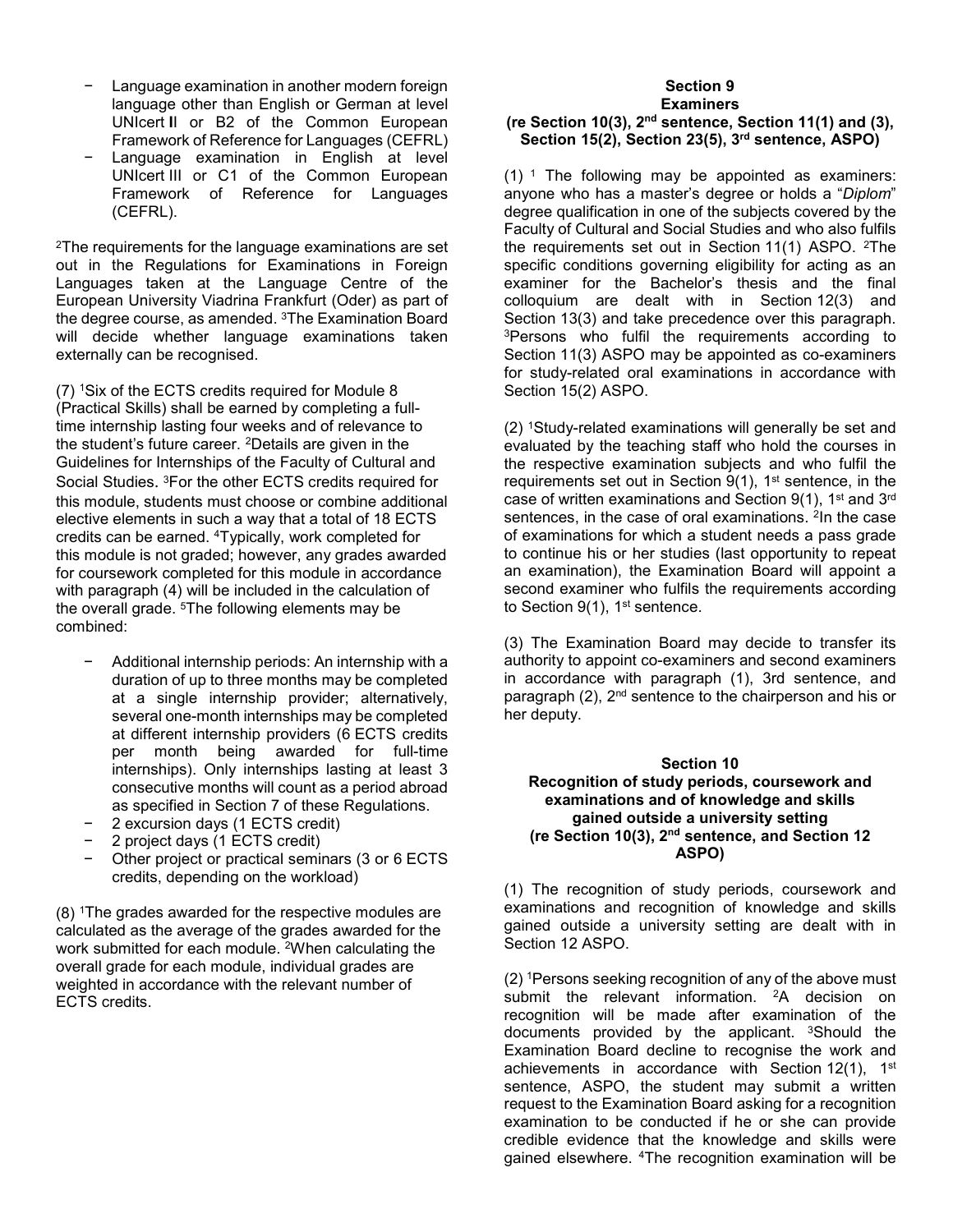conducted by a member of the teaching staff of the Faculty of Cultural and Social Studies appointed by the Examination Board and authorised to conduct examinations. The Examination Board may decide to transfer its authority to appoint an examiner to the chairperson and his or her deputy. 5The Examination Board will decide, in consultation with the relevant member of the university staff, on which form the recognition examination will take, taking account of Section 23(5), 1<sup>st</sup> sentence and Section 23(6), 1<sup>st</sup> sentence, ASPO, and giving consideration to the objectives of the module for which recognition is sought and the types of examination specified for the module in Section 8(4) of these Regulations.

(3) 1For recognition to be granted, students must pass the recognition examination with at least the grade "sufficient". 2Should a student fail the recognition examination, the Examination Board will inform the student of its decision not to recognise the work or<br>achievements concerned in accordance with achievements concerned in accordance with Section 12(6), 1<sup>st</sup> sentence, ASPO, stating reasons for its decision.

# **Section 11 Mandatory study-related counselling (re Section 1(2), 2nd sentence, no. 8; Section 3(3) and Section 6 ASPO)**

(1) 1Students who fail to gain the 180 ECTS credits required to successfully conclude their studies, including the final examination, and submit the relevant evidence to the Examination Office by the end of the  $10<sup>th</sup>$  semester are, in accordance with Sections 21(2), 2<sup>nd</sup> sentence, and 20(3), 1st sentence, of the Brandenburg Universities Act, obliged to attend study-related counselling in accordance with Section 3(3) in conjunction with Section 6 ASPO. 2This does not apply if failure to complete the degree course within the specified timeframe is not the fault of the student.

(2) 1The study-related counselling within the meaning of paragraph  $(1)$ , 1<sup>st</sup> sentence, will be conducted by the chairperson of the Examination Board. 2Students will receive a written invitation to attend study-related counselling after the start of the  $11<sup>th</sup>$  semester. 3Counselling will take the form of an interview; in exceptional cases it may be conducted in writing. 4The aim of counselling is to draw up a written agreement on a study schedule in accordance with Sections 6(3) and 4 ASPO. <sup>5</sup>When setting out obligations, appropriate consideration will be given to the student's personal situation. <sup>6</sup>An agreement must be reached by the end of the lecture period of the 11<sup>th</sup> semester at the latest.  $7A$ sample study schedule agreement is given in Appendix 3 to these Regulations.

(3) 1Students failing to comply with the study schedule agreement for a good reason should inform the Examination Board of that reason, in writing and

submitting the relevant evidence, immediately after they have become aware thereof. <sup>2</sup>Students failing to comply with the study schedule due to illness must submit a doctor's certificate as proof of the physical or mental effects of the illness and the expected duration of the illness.  $3$ In addition, the Examination Board may ask the student to provide a certificate issued by a public health officer. 4Students must apply in writing if they wish other good reasons to be considered and submit the appropriate evidence. <sup>5</sup>The reasons stated will be considered by the Examination Board. 6Should the reason or reasons be recognised a new study schedule agreement will be drawn up.

(4) 1Any student refusing to conclude a study schedule agreement or failing to conclude one by the deadline specified in paragraph (2) or failing to gain the number of ECTS credits required for successful completion of the course of study and provide proof thereof to the examination office by the deadline specified in the study schedule agreement will be exmatriculated in accordance with Section 14(5), 2<sup>nd</sup> sentence, no. 2, of the Brandenburg Universities Act. 2This does not apply if failure to meet the deadline is not the fault of the student.

# **Section 12 Bachelor's thesis (re Section 1(2), 2nd sentence, no. 7, Section 10(3), 2nd sentence, Section 17(3), (4) and (16), Section 18, 5th and 6th sentences, ASPO**

(1) 1The Bachelor's thesis shall typically comprise 40 pages. 2Students have eight weeks to complete the thesis. 3The Bachelor's thesis may be written in German or in English.

(2) 1The Bachelor's thesis shall be in one of the four disciplines and must be written on an available topic relating to the range of subjects covered by Modules 1 to 4.

(3) 1The Bachelor's thesis shall be evaluated by a minimum of two examiners who are specialists in the subject area addressed in the thesis. The examiners are appointed by the Examination Board, taking account of the requirements for examiners according to Section 9(1). 1<sup>st</sup> sentence. <sup>3</sup>The Examination Board may transfer its authority to appoint examiners to its chairperson and his or her deputy. <sup>4</sup>At least one of the examiners, generally the "first examiner", must fulfil the requirements for university teaching staff set out in the Brandenburg Universities Act in the subject area addressed in the thesis, shall be a lecturer or professor at the European University Viadrina Frankfurt (Oder) and belong to the Faculty of Cultural and Social Studies. 5The examiner may also be a junior lecturer in the relevant subject area.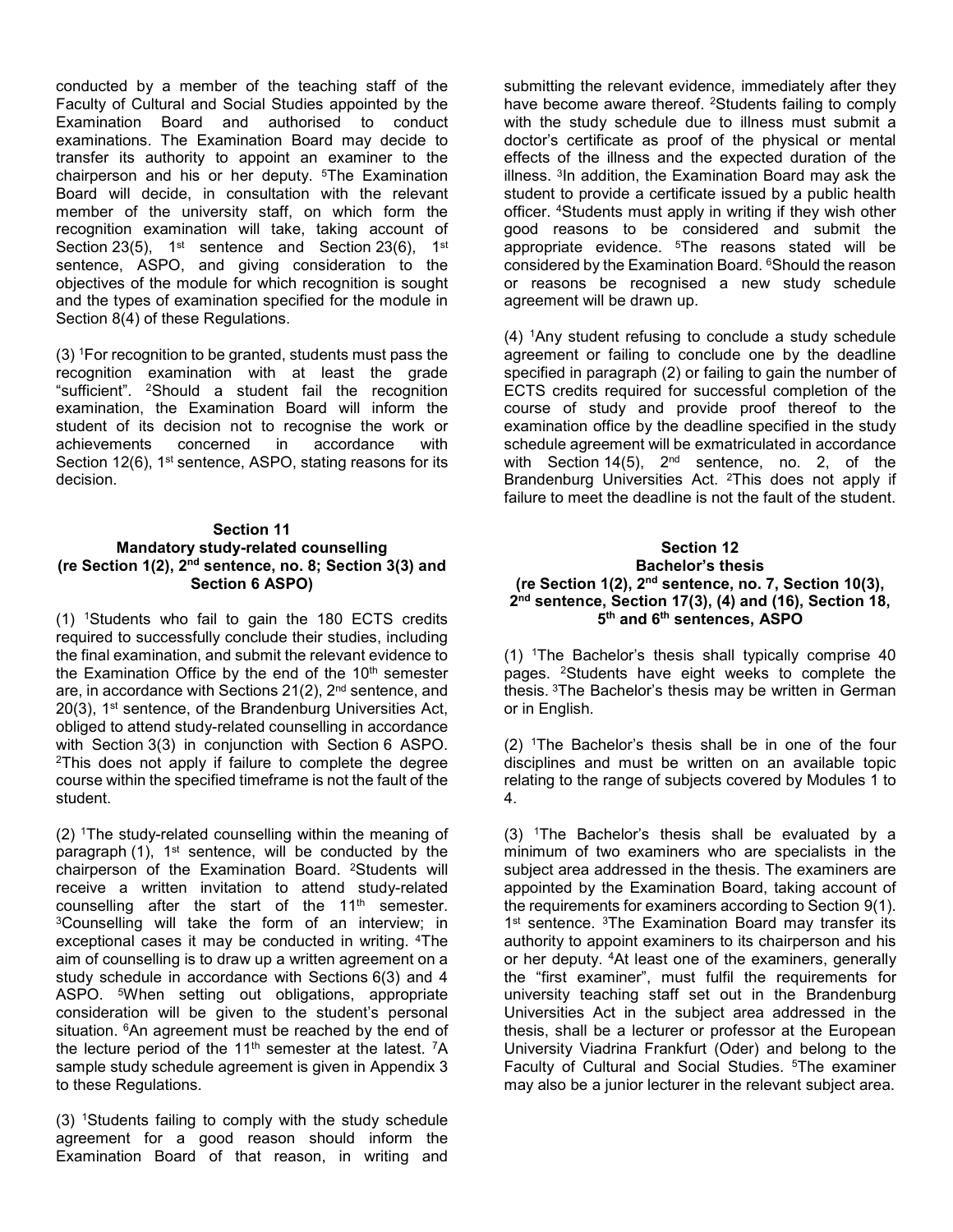(4) The Bachelor's thesis will be evaluated in accordance with Section 17(14) ASPO in conjunction with Section 23(1), 3<sup>rd</sup> sentence, letter a), and (2) ASPO.

(5) Should a Bachelor's thesis be graded "insufficient" (5.0), the student may write another Bachelor's thesis on a different topic, once, in accordance with Section 17(16) ASPO. 2Students should register the second topic for the Bachelor's thesis at the latest six months after receiving notification of failure.

(6) The examiners' report shall be made available to the candidate one week prior to the final colloquium at the latest.

(7) The discipline in which the Bachelor's thesis is written will be recorded on the degree certificate to assist students in applying for further degree courses upon completion of the transdisciplinary degree.

### **Section 13 Final colloquium (re Section 10(3), 2nd sentence and Section 18 ASPO)**

(1) Proof of the following is required for admittance to the final colloquium (oral Bachelor's examination):

- − The Bachelor's thesis must have been passed with at least grade 4.0 (9 ECTS credits).
- − All study-related coursework and examinations comprising a total of 168 ECTS credits must have been successfully completed in accordance with Section 6 in conjunction with Section 8(3) to (7).

(2) 1The oral final examination may be held in German or English and comprises three parts, each typically lasting 20 minutes (typically totalling 60 minutes) for each student. 2The examination will include at least one topic from each of the areas covered in Cultural and Social Studies, Module 3 and Module 4. 3The Bachelor's thesis may be the subject of one of the three parts of the examination. 4The examination will be graded in accordance with Section 23(1),  $3<sup>rd</sup>$  sentence, letter a), (2) and (6),  $1^{st}$ ,  $3^{rd}$  and  $4^{th}$  sentences, ASPO.  $5$ Minutes shall be taken in which the main subjects dealt with in the examination and the examination results are recorded. 6The candidate shall be notified of the examination result immediately after the examination.

(3) 1The final colloquium will be conducted by two examiners. 2The examiners are appointed by the Examination Board and must fulfil the conditions for examiners according to Section 9, 1<sup>st</sup> sentence. <sup>3</sup>The Examination Board may decide to transfer its authority in this matter to its chairperson and his or her deputy. <sup>4</sup>At least one of the examiners must fulfil the requirements for university teaching staff, as set out in the Brandenburg Universities Act, in the subject area dealt with in the examination, must be a lecturer or professor at the European University Viadrina Frankfurt (Oder) and should belong to the Faculty of Cultural and Social Studies.<sup>5</sup>The

examiner may also be a junior lecturer in the relevant subject area.

 $(4)$  <sup>1</sup>In addition to those directly involved in the examination, a maximum of three other members of the university staff may, with the consent of the candidate, be present at the examination. 2However, their remit does include counselling and notifying the candidate of the examination results.

(5) 1Final colloquia awarded the grade "insufficient" (5.0) may be repeated once in accordance with Section 25(3) ASPO. 2Repetition of the final colloquium should take place not later than six months after the first attempt.

### **Section 14 Repeating examinations, final failure of the Bachelor's degree (re Section 17(16), 1st sentence, Section 25(1), (2) and (3), 1st sentence, Section 28(2) ASPO)**

1Students may repeat any examinations they have failed within the timeframe specified in Section 11(1) and as provided for in the following sentences of these Regulations, unless the Bachelor's examination has been finally failed (in accordance with Section 28(2) ASPO) or the student has been exmatriculated. 2Students must be given the opportunity to re-sit each examination twice. 3The Bachelor's thesis and the final colloquium, if failed, may only be repeated once, as stated in Section 12(5) and Section 13(5).

### **Section 15 Assessment of examinations and calculation of the overall grade (re Section 23(1), 3rd sentence, letter a), (2) and (8), Section 26(1), 1st and 4th sentences ASPO)**

(1) Performance in examinations, including the Bachelor's thesis and final colloquium, is expressed in the form of the grades stated in Section 23(1),  $3<sup>rd</sup>$  sentence, letter a), ASPO.

(2) For a differentiated assessment of the examination performance referred to in paragraph (1), intermediate grades may be formed.

(3) 1The overall grade is calculated as follows:

| 60% | Coursework and examinations<br>(Modules $1 - 5$ , and 8 if relevant) |
|-----|----------------------------------------------------------------------|
| 10% | Module 7 (languages)                                                 |
| 20% | Bachelor's thesis                                                    |
| 10% | Final colloquium                                                     |